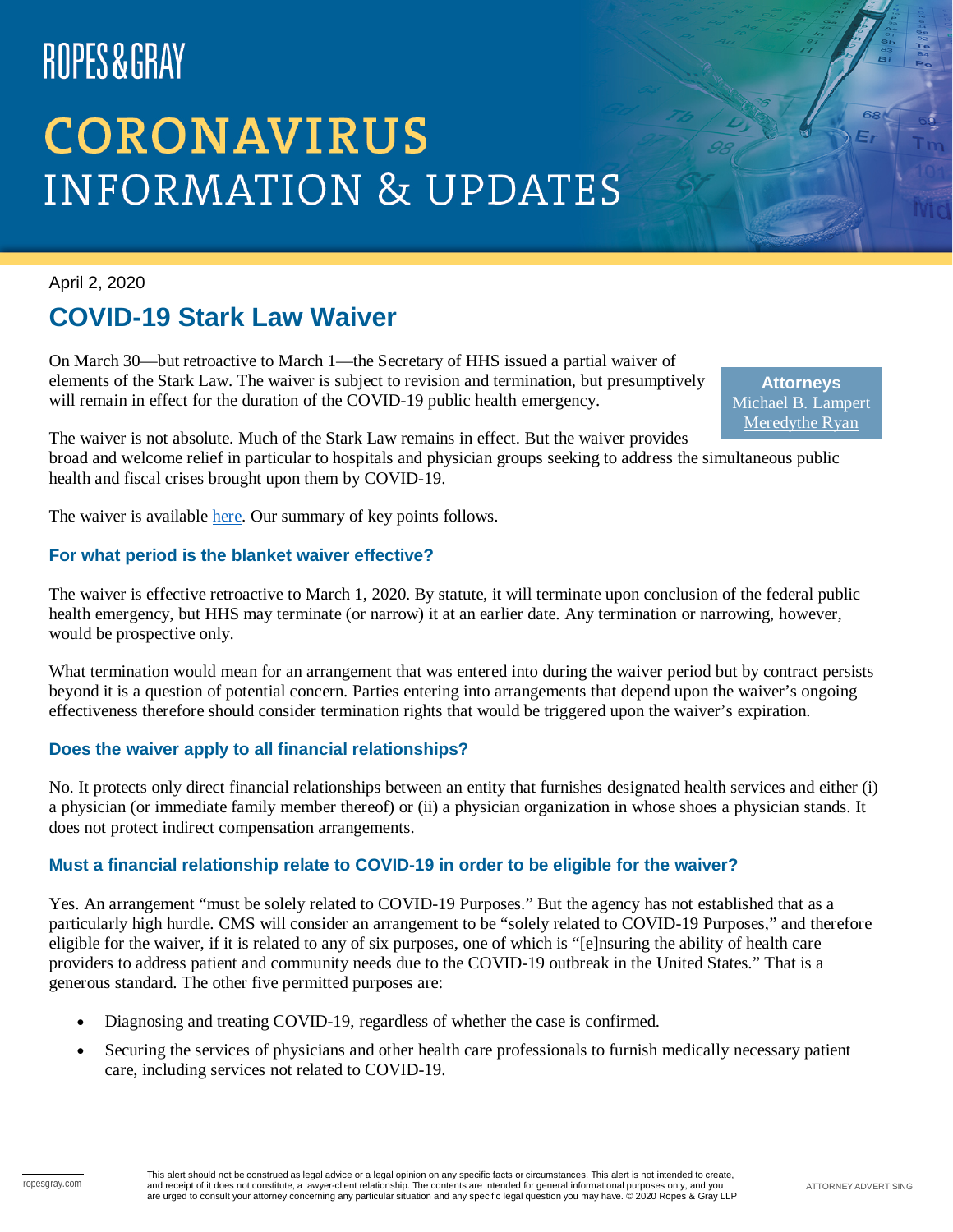# **CORONAVIRUS INFORMATION & UPDATES**

- Expanding the capacity of health care providers to address patient and community needs in response to the COVID-19 outbreak.
- Shifting diagnosis and care of patients to appropriate alternative settings due to the COVID-19 outbreak.
- Addressing medical practice or business interruption due to the COVID-19 outbreak in order to maintain the availability of medical care and related services for patients and the community.

#### **Does the waiver waive the Stark Law entirely?**

No. It waives only some elements of some Stark Law exceptions. Somewhat frustratingly for lawyers used to working with the Stark Law exceptions, the waiver for the most part doesn't speak in terms of exceptions. Instead, it speaks in terms of transaction types, and, for those types, waives requirements without in some cases identifying the exception in play. But boiled down, the waiver waives:

- **The writing and signature requirements of compensation exceptions**. Eligible parties therefore can reduce their agreements to writing in due course. But the waiver does not waive the requirements that compensation must be set in advance. So, practically speaking, parties will need to show that they have agreed on financial terms before their arrangement begins.
- **The fair market value requirement of the personal services exception and fair market value exception**. There are a few points of significance here.
	- o While the waiver does not identify them by name, the exceptions in play must be the personal services exception and the fair market value (FMV) exception.
	- o But the waiver doesn't apply to all transactions under those exceptions. By its text, the waiver waives the FMV requirement for services "personally performed by the physician" and for "items or services purchased by the entity from the physician." So, what, for example, of services furnished by a group's non-physician staff? Applying an overlay of the stand-in-the-shoes rules (which seems fair, in light of both preexisting Stark rules and the waiver's application to physician organizations), the best answer seems to be that general services agreements with physician groups are protected. But the industry would have benefited from more clarity on the point.
	- o Inconsistently, for "services personally performed by the physician," the waiver applies whether compensation is above or below FMV. But, for "items or services purchased by the entity from the physician" (or, vice versa, for items or services purchased by a physician from an entity), the waiver applies only if compensation is below FMV. The easy implication is that parties can pay what they wish for physician services, but are capped at FMV if buying something else, like supplies. The harder question is what if the hospital purchases administrative services that one may not normally consider to be "personally performed"? In light of this unevenness and ambiguity, parties would do well to build arrangements involving high compensation around "personally performed" services.
- **The fair market value requirement of the office lease exception and equipment lease exception**. But very significantly here, the waiver applies only if rent paid is below FMV for the space or equipment. It does not protect rent that is above FMV.

and receipt of it does not constitute, a lawyer-client relationship. The contents are intended for general informational purposes only, and you<br>are urged to consult your attorney concerning any particular situation and any This alert should not be construed as legal advice or a legal opinion on any specific facts or circumstances. This alert is not intended to create,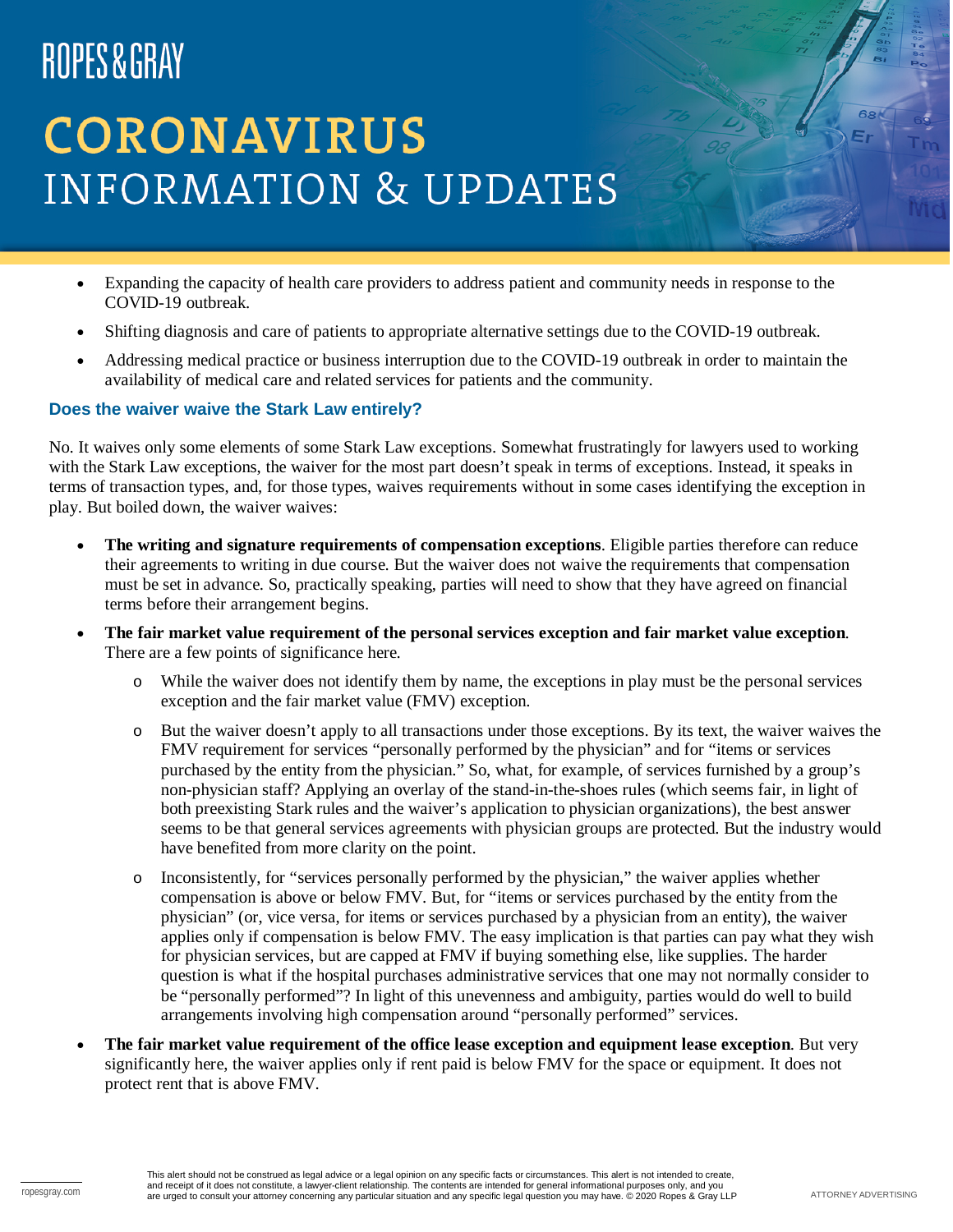# **CORONAVIRUS INFORMATION & UPDATES**

- The dollar cap for the medical staff incidental benefits exception. In examples, the waiver suggests that this might allow a hospital to provide child care during shifts.
- **The dollar cap for the nonmonetary compensation exception**. As an example, the waiver cites provision of a hotel room to meet physicians' isolation needs.
- **The fair market value requirement of the isolated transactions exception, as applicable to loans** between physicians and entities. Here, the waiver applies only if interest is below FMV. That makes sense as to interest payments on loans necessitated by the crisis. But one does wonder why as a policy matter the agency believes that it's ok for a hospital to help a physician group by providing a below-market interest rate, but not by paying above-market rent. Query whether parties may find loans a more attractive mechanism to provide financial assistance than leases or service agreements (for services that are not unambiguously "personally performed") in light of this.
- **The expansion cap for the whole-hospital exception**. Of course, absent a more permanent change to the Stark rules, a physician-owned hospital making use of this exception (to add operating rooms, procedure rooms, or beds) would need to be able to ratchet-down once the emergency period passes.
- **The prohibition on conversion of ASCs in the whole-hospital exception**. The waiver permits physicianowned ASCs to convert into hospitals, if they convert and enroll with Medicare during the period of the public health emergency (the waiver is unavailable to ASCs that might have converted before March 1, 2020) and meet the conditions of participation and any regulatory requirements not otherwise waived. As with the expansion cap described above, absent a more permanent change to the Stark rules, an eligible ASC that does convert would seem to be required to convert back to ASC status upon the waiver's expiration.
- **The rural area limitation in the exception for home health agencies**. The waiver permits physicians to refer to home health agencies in which they have ownership interest, regardless of whether the home health agency qualifies as a rural provider. This waiver is for home health agencies only. It does not reach to other provider types that may meet the rural provider exception requirements.
- **The same building requirement of the in-office ancillary services exception**. The waiver does not suspend other requirements of the in-office ancillary services exception, including the limitations on who may perform services (the referring physician, another physician in the group practice, or an individual supervised by the physician).
- **The principal place of practice requirement of the in-office ancillary services exception.** The waiver permits physicians to order in-office ancillary services that are furnished in a patient's home (including an assisted living facility or independent living facility), rather than in the physician's office.
- **The no-other-alternatives requirement of the intra-family rural referrals exception**. The waiver permits physicians in rural areas to refer to entities with which an immediate family member of the physician has a financial relationship. The waiver does not so explicitly state, but, based on the contours of the existing exception, the waiver appears to waive the requirement that the physician first attempt to find an alternative provider of services.